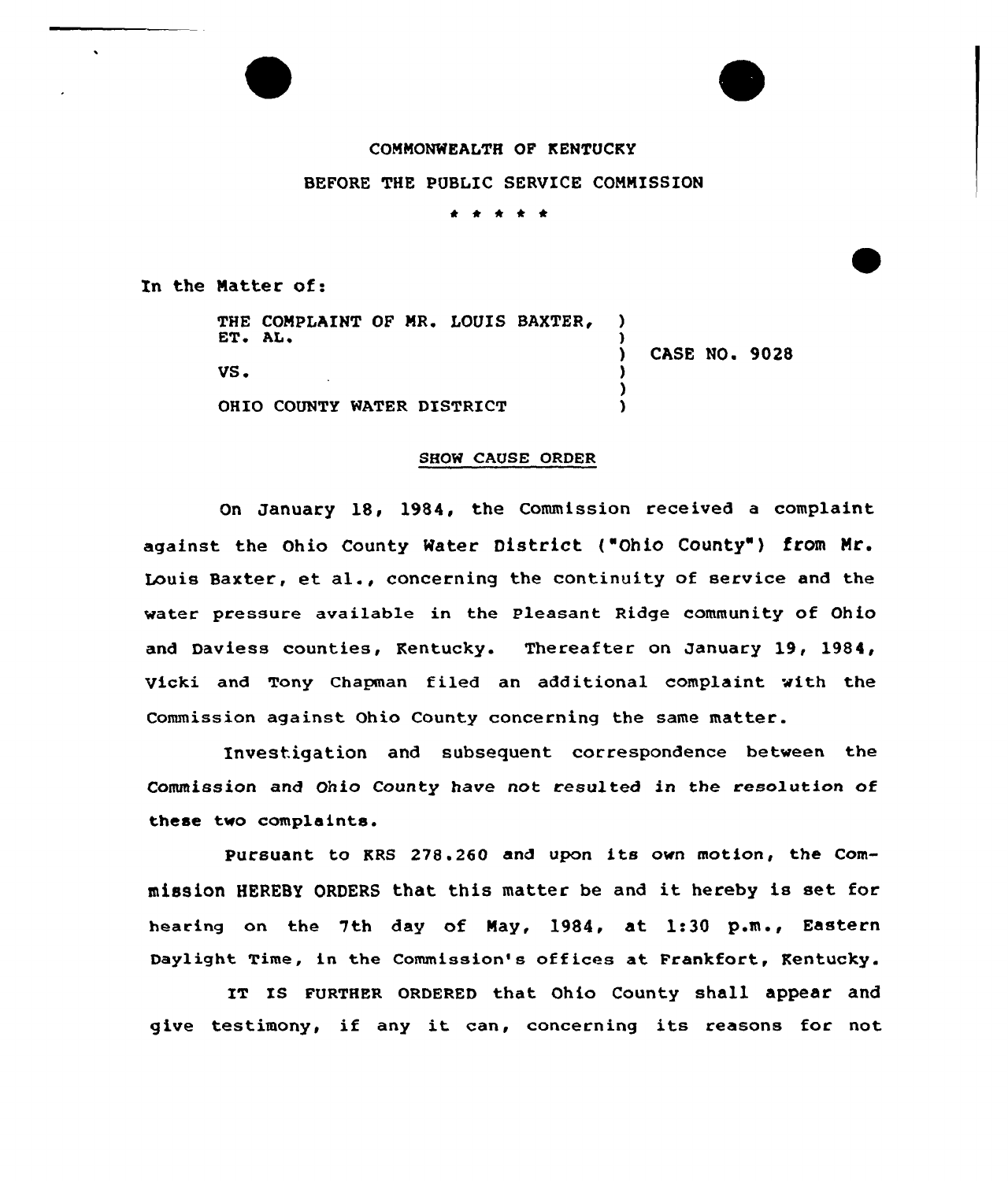

IT IS FURTHER ORDFRED that the Staff Report dated Narch 13, 1984, attached as Appendix A be and it hereby is made a part of the record herein.

Done at Frankfort, Kentucky, this 13th day of April, 1984.

Chatru Vice Chairman **Commiss** 

PUBLIC SERVICE CONNISSION

ATTEST:

**Secretary**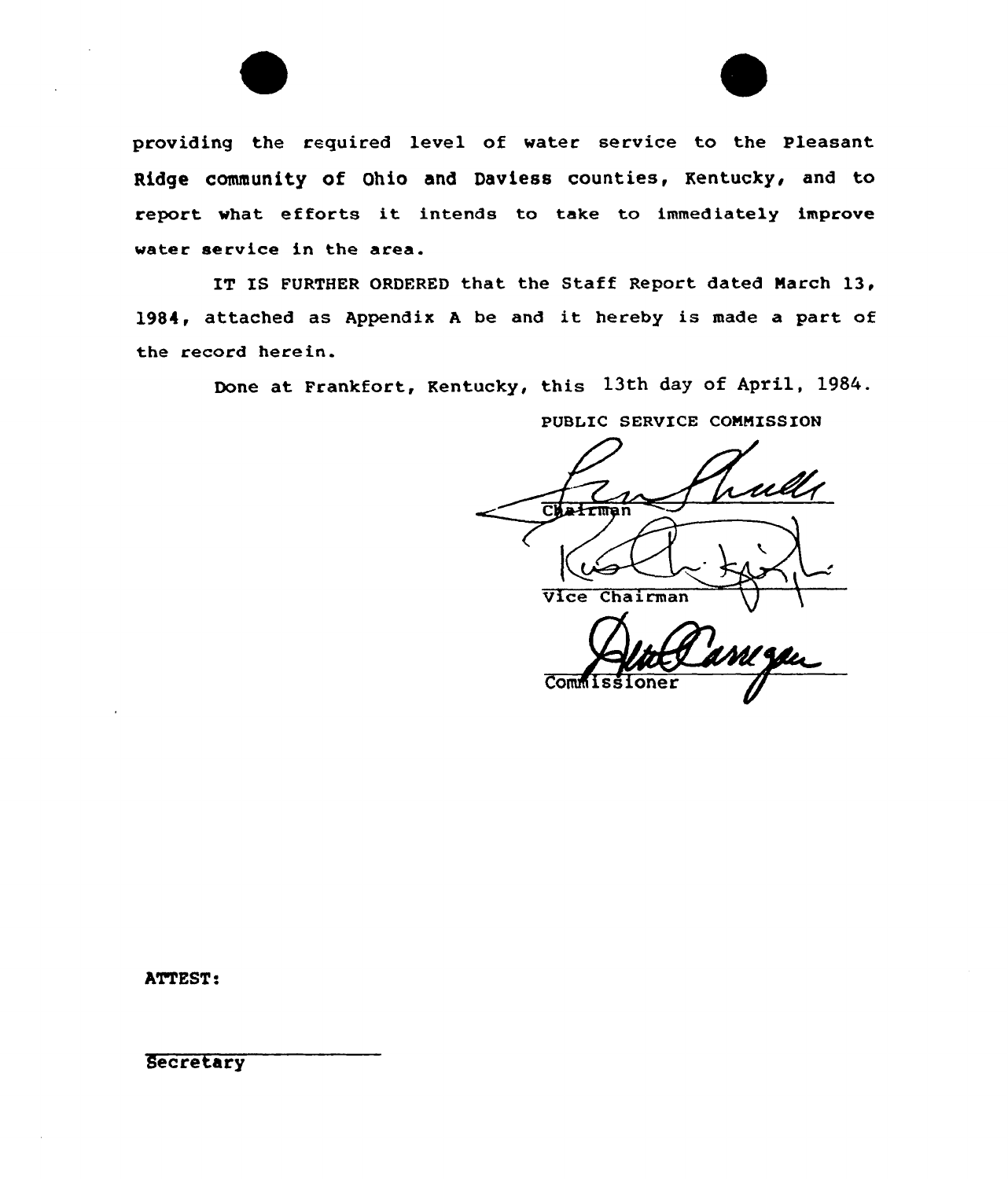

# APPENDIX A

- TQ: Claude G. Rhorer, Jr., Director Division of Utility Engineering and Services
- THRU. Byrnes C. Fairchild, Chief Enginee Water and Sewage Section
- FRQN: Edd ie B. Sm ith Public Service Engineer<br>Water and Sewage Section
- RE! Investigation into customer complaint from Nr. Louis Baxter, et al. vs. The Ohio County Water District

DATE: March 13, 1984

#### BRIEF

On February 7, 1984, an investigation was made of the available water service in the Pleasant Ridge area of Ohio and Daviess counties, Kentucky. This investigation was conducted by Eddie B. Smith of the Commission staff, with information provided by John D. White, water superintendent of the Ohio County Water District.

This investigation was made in response to <sup>a</sup> complaint letter to State Representative Donald J. Blandford and forwarded to the Public Service Commission on January 18, l984. <sup>A</sup> complaint letter from Vicki and Tony Chapman on the same matter was received by the Public Service Commission on January 19, 1984.

#### INVESTIGATION

The investigation included a general review of Ohio County Water District's water distribution system and a discussion of the pumping improvements made in August 1983. In addition, the area in question was visited and the situation was discussed with Mrs.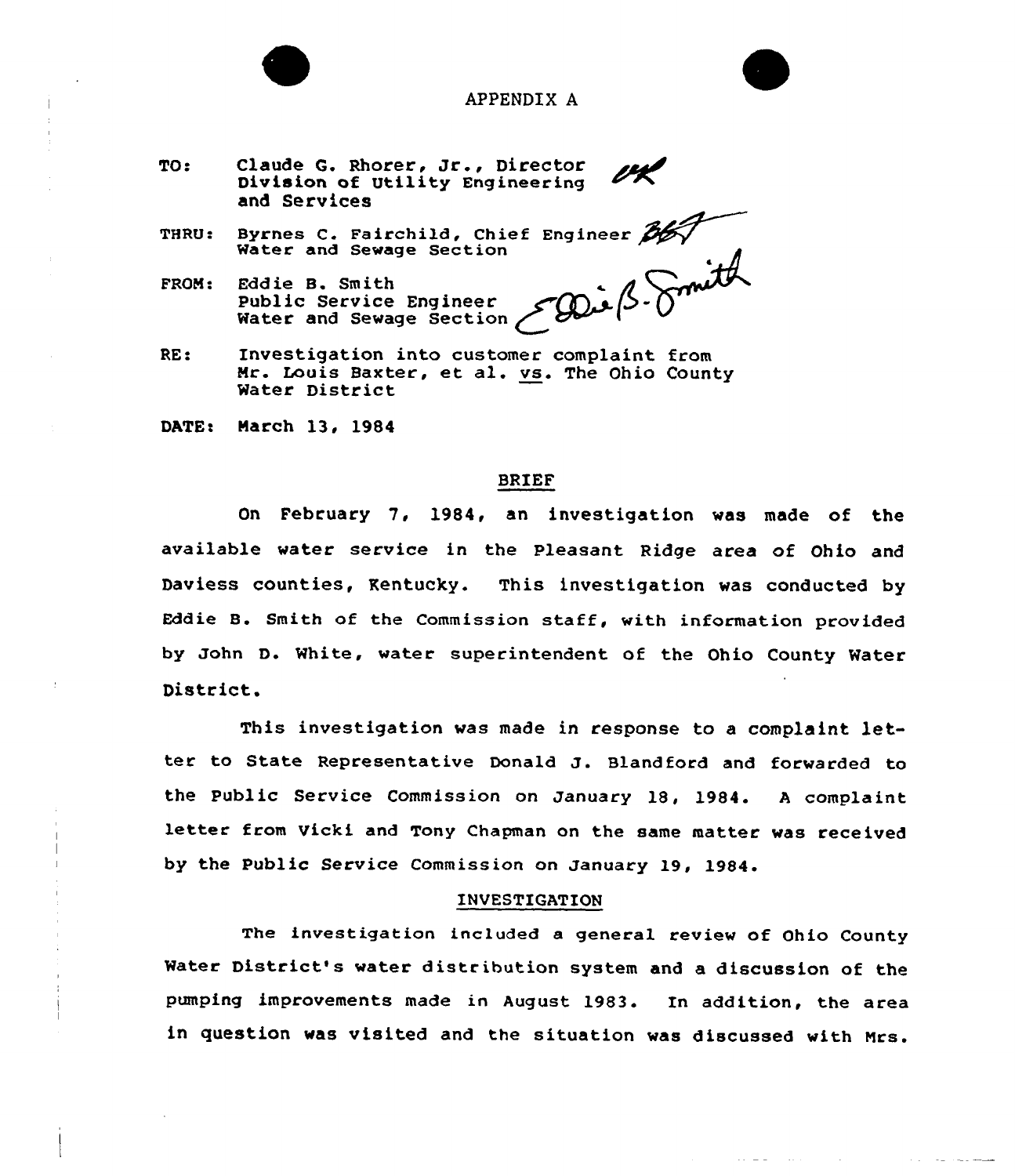Audrey Chapman, Nr. Diamon Taylor, and Nrs. Vicki Edwards all customers of the system. <sup>A</sup> pressure recording gauge was installed at Nr. Audrey Chapman's water meter to record available service pressure for a seven day period. In addition, a pressure recording gauge was set on the discharge line of the Highway 231 pump station to monitor pump activity for the same seven day period.

The Ohio County Water District's meeting Tuesday evening, February 7, 1984, was attended by Eddie B. Smith of the Commission's engineering staff. Also present at the meeting were Nrs. Audrey Chapman, Nrs. Vicki Chapman, and several other customers to complain about their water service. They reiterated the complaints previously communicated to the Public Service Commission and expressed their dissatisfaction with the Water District's response.

At the February 7, l984 meeting it was announced that Chairman Arrel R. Himes had resigned from the Mater District's board. None of the board members were willing to accept the chairmanship and the election of a chairman was postponed. Mr. Roy C. Russell, secretary of the District's board, reported that discussions with the County Judge/Executive of Daviess County had indicated that Southeast Daviess County Water District was willing to supply water to the Ohio County Water District from their distribution system north of Pleasant Ridge. The Ohio County Mater District Board voted to cooperate with Southeast Daviess County Mater District and to split the cost of a waterline connection between the two systems, if feasible.

 $-2-$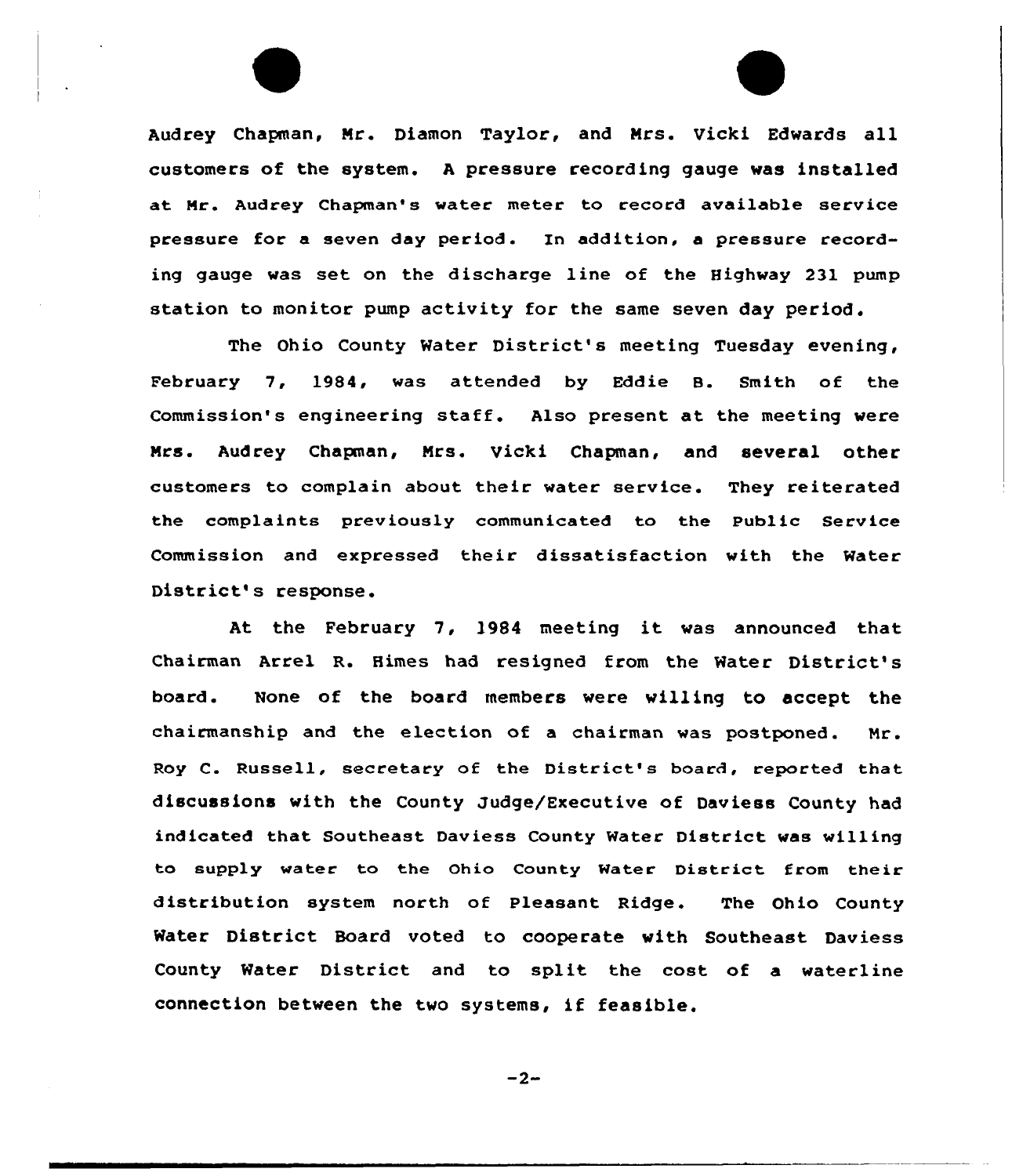On February 8, 1984, Eddie B. Smith of the Commission staff met with Jan Kuegel, manager of Southeast Daviess County Water District to discuss their water distribution system in the vicinity of Pleasant Ridge. The discussion involved a general review cf the water distribution system's configuration and service capabilities. In addition, the area in question was visited and a recording pressure gauge was set near the end of Southeast Daviess County's 4-inch pipeline south of Masonville in order to record available service pressure for a six-day period.

# FIELD OBSERVATIONS AND DATA COLLECTION

On February 14, 1984, the pressure recorders were pickedup and the charts removed by Eddie B. Smith of the Commission staff (see copies attached). The recorder at the Chapman residence had been placed in the meter pit and was inundated as a result of <sup>a</sup> local rainstorm on Friday, February 10, 1984. The recorder clock quit functioning on Saturday the 11th. The other re<mark>corders were</mark> not affected and they recorded pressure continuously during the period they were in service . The pressure recorded at the Chapman residence ranged from around 35 pounds per square inch (P.S.I.) to nearly <sup>75</sup> P.S.I. during the time the recorder was functioning. The chart made at the Highway 231 pump station indicates that the pump station was operated continuously during the period except for approximately 3 hours on Monday afternoon, February 13, 1984. The chart shows regular and abrupt changes in the discharge pressure of the pump station. These changes suggest the activity of another pump station in the vicinity of the Highway 231 installation. John White stated that

 $-3-$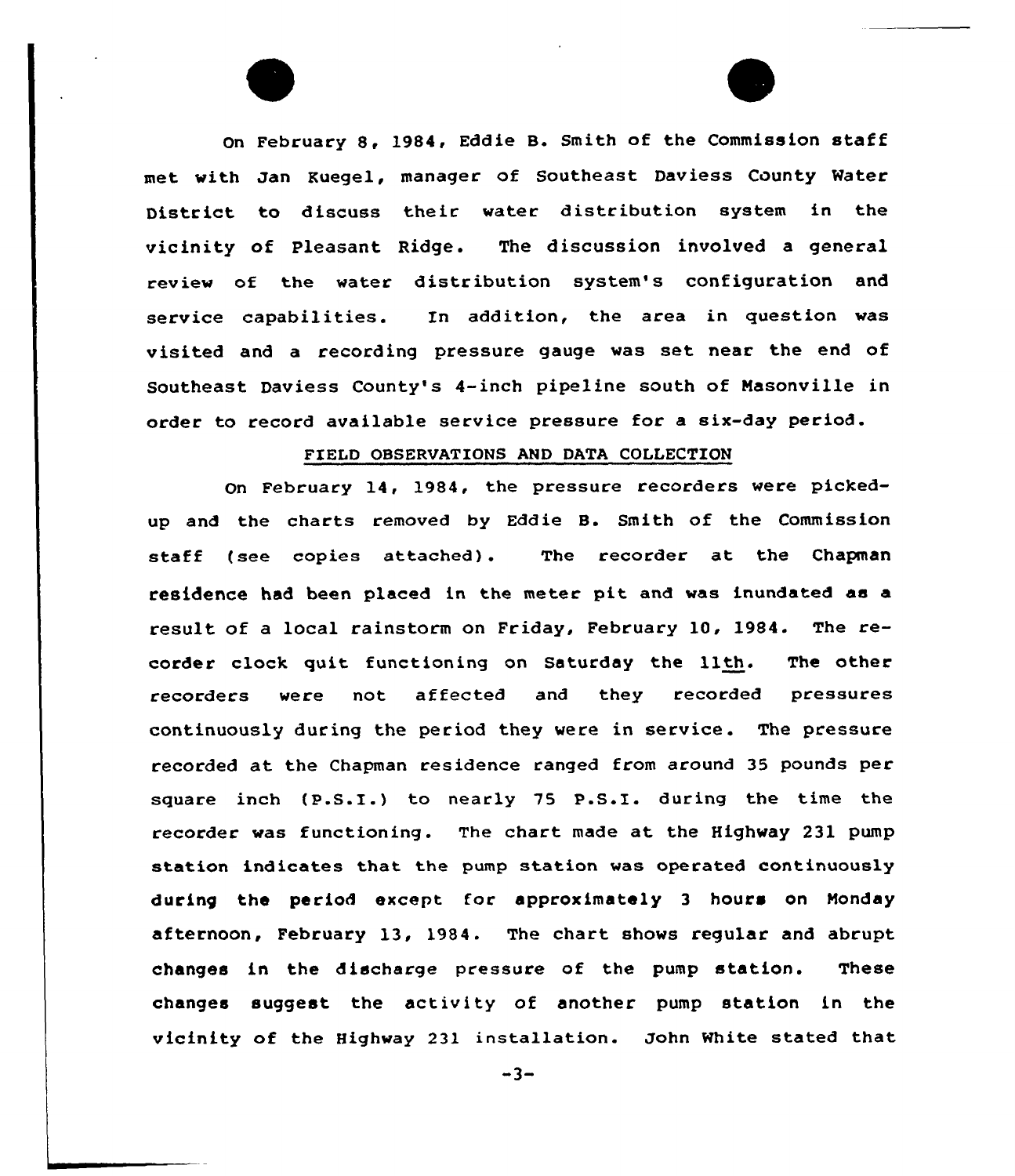the Rough River Water System's master meter and pump station are located south of Ohio County's pump station at Hartford. The discharge pressures ranged from 125 to 150 P.S.I<sup>~</sup> for the Highway 231 pump station excluding the time the pumps were off. The pressure fell to approximately <sup>105</sup> P.S.I. during the three hours the pumps were not operating.

The pressures recorded on the Southeast Daviess County Water District's system south of Nasonville showed considerable activity during the day. The recorded pressures ranged from a typical daily low of <sup>65</sup> P.S.I. around midday to <sup>a</sup> high of <sup>82</sup> P.S.I. during the early morning hours.

The Highway <sup>231</sup> pump station is intended to fill the 15Q,QQQ gallon tank, locally called the "Hoover Hill" tank, located approximately 5.5 miles south of Pleasant Ridge. The information submitted by Ohio County in 1965 as a part of its original construction project shows this tank with an overflow elevation of 623 feet above sea level (ASL). The tank as actually constructed, however, is not located where the 1965 information indicates it to be. The tank was constructed in <sup>1966</sup> some <sup>6</sup> tenths of a mile east of the proposed location. The manufacturer's data plate on the tank gives the capacity as 150,000 gallons with a depth to overflow of 30 feet. John White stated that the tank generally maintained <sup>a</sup> water level of 15 feet.

# CALCULATIONS AND DATA REDUCTION

The Hoover Hill tank was apparently relocated during the 1966 construction project. Available records do not indicate that the Public Service Commission was made aware of the change. The

 $-4-$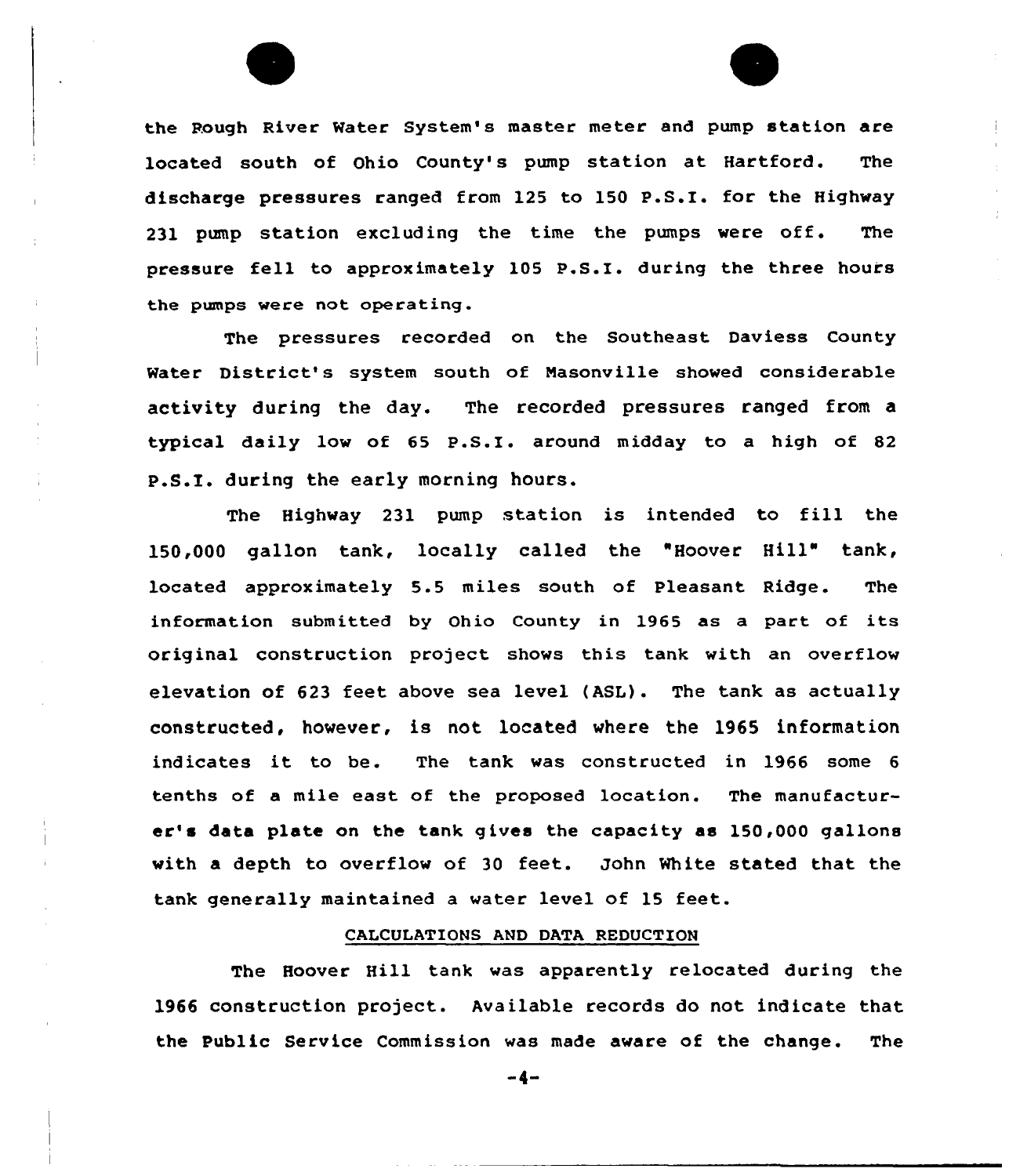

existing location of the tank is at. a considerably higher elevation than originally proposed. From examination of the U.S. Geological Survey's topographic map it appears that the base of the 150,000 gallon tank is constructed at an elevation of approximately 660 feet ASL (see attached map). The 30 feet head range would make the tank overflow around 690 feet ASL. Nevertheless, the District's personnel and consulting engineer continue to report that the tank overflow elevation is 623 feet ASL.

According to information previously supplied by the District's consulting engineers, Morton-Lyne and Associates, the Highway 231 pump station and Hoover Hill tank served 939 customers in 1980. For purposes of this discussion we will assume that the area now contains approximately 1,000 customers. In 1982, the District's sales averaged 165 gallons per residential customer per day. The 1982 Annual Report gives Ohio County's unaccounted-for water as 20.1% of total produced for the year. This means that the District had to supply each residential customer an average of 207 gallons of water per day. Therefore the Highway 231 pump station would have to furnish approximately 207,000 gallons per day to meet the average demands of the customers north of Hartford. In addition, Ohio County reported in 1982 that its maximum day water production was 147% of its average day production. This ratio would indicate a maximum day requirement of 305,000 gallons for the area north of Hartford.

The Highway 231 pump station contains two 25 horsepower pumps each rated at 150 gallons per minute (gpm}. There is no

 $-5-$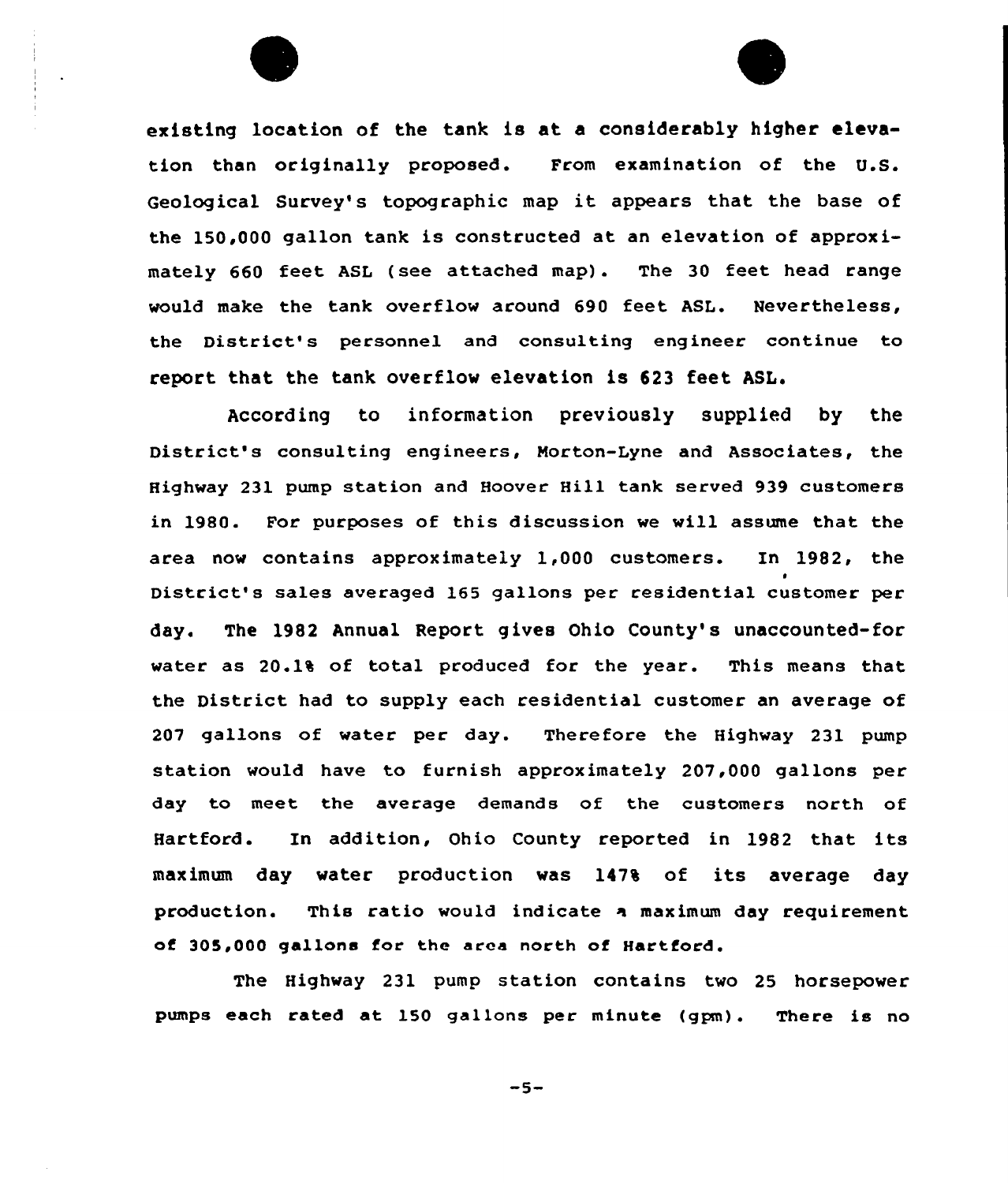flow-rate meter at the pump station, so the actual output of the station cannot be directly measured. A pumping rate of 150 gpm would deliver 216,000 gallons in 24 hours — or almost exactly one day's average demand for the area north of Hartford. The consulting engineers report that <sup>2</sup> pumps together will supply 188 gpm or approximately 270,000 gallons in twenty-four hours. The pressure chart recorded at the discharge side of the pump station seems to support flow rates in the 150 to 200 gpm range. This means that the pump station is barely able to meet the needs of a typical day and is not capable of furnishing enough water on a peak usage day.

The situation is even more critical than the daily usage figures indicate because of the wide variation in residential water usage during a 24-hour period. Typically, little or no water is used during the midnight to 6:00 a.m. period, a large amount is used around both breakfast time and the evening mealtime, with an "average" amount used during the rest of the day. This pattern can be detected from the pressure chart recorded at the Chapman residence. From the principles of hydraulics we know that high flows produce low service pressures and that low flows produce high pressures, we can, therefore, infer usage patterns from the recorded chart. Nrs. Chapman's pressure chart suggests that the water usage in the Pleasant Ridge area was the least around midnight each day and the greatest around 6:00 a.m. and 6:00 p.m. — as expected.

 $-6-$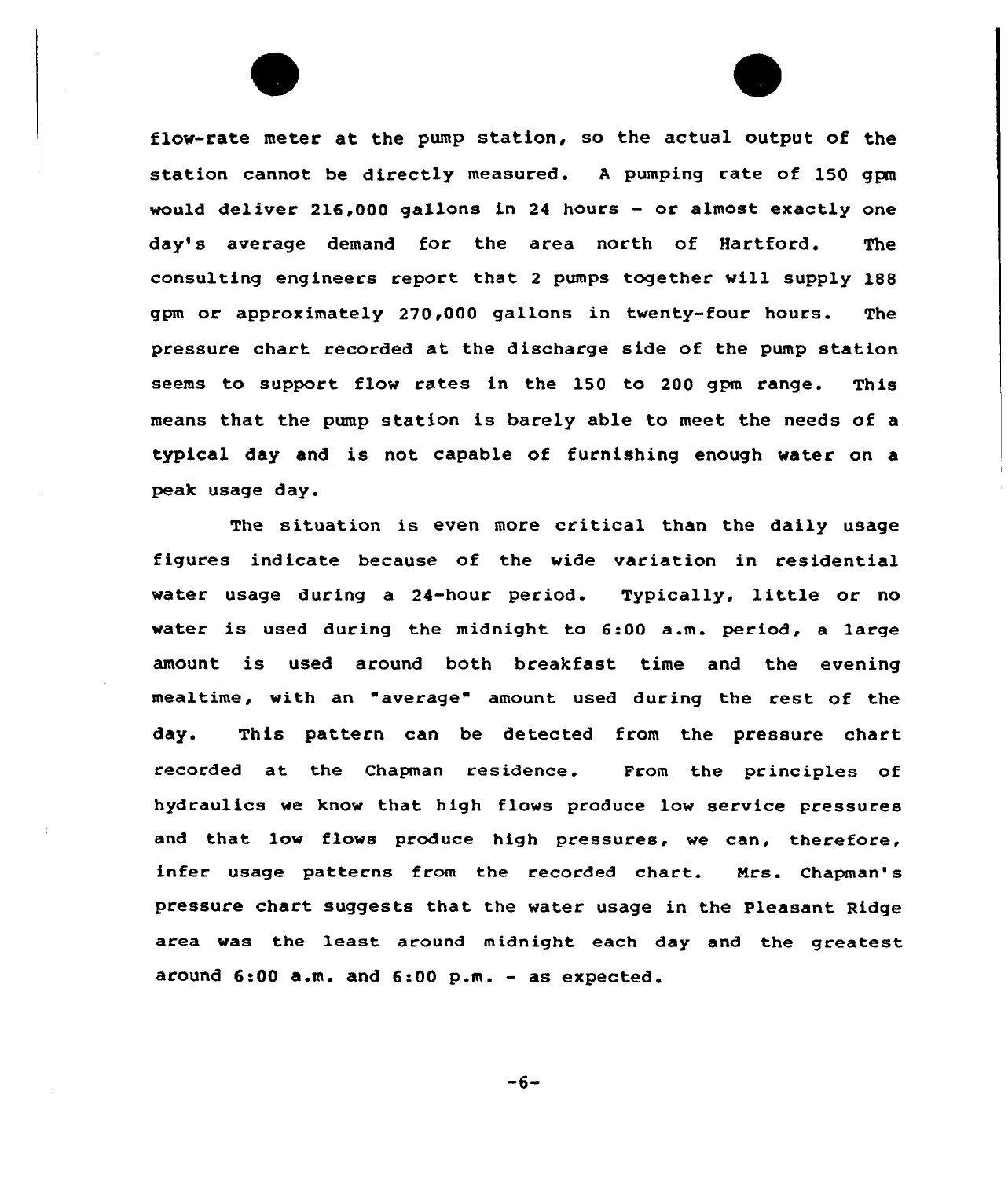Al though the Highway 231 pump station can pump the "average" daily usage this does not mean that it can meet the customers' actual daily demand pattern. Water storage tanks provide the water needed during the peak usage periods of the day. Studies have shown that peak daily water usage rate can range from <sup>3</sup> to 15 times the "average" daily usage rate. Most guidelines, however, would give the daily peak as <sup>4</sup> times the average daily rate. This rate will usually occur for periods of several hours during the day. It can be, and often is, exceeded by even greater instantaneous peaks several times during the day. It is reasonable, therefore, to assume that on a typical day the peak usage rate for the 1,000 customers served by the Highway 231 pump station approaches 575 gpm for 6 hours of each day. Since the pump station can only pump around 200 gpm the water storage tank must supply the 375 gpm difference. This can only be accomplished when the Hoover Hill tank is either full or nearly so. It goes almost without saying that the pump station and tank together cannot meet the peak flow rate required on maximum usage days. Examination of the pressure chart recorded at the Chapman residence suggests that the Pleasant Ridge area averaged nearly 200 gpm for 3 hours in the morning and <sup>3</sup> hours in the evening during the time observed. Again, this was possible only because the pump station was operating continuously and the water storage tank was nearly full. Even under these conditions the water pressure was recorded to have fallen to approximately 35 psi. on Saturday morning, February ll, 1984. Unfortunately, the Chapman's

 $-7-$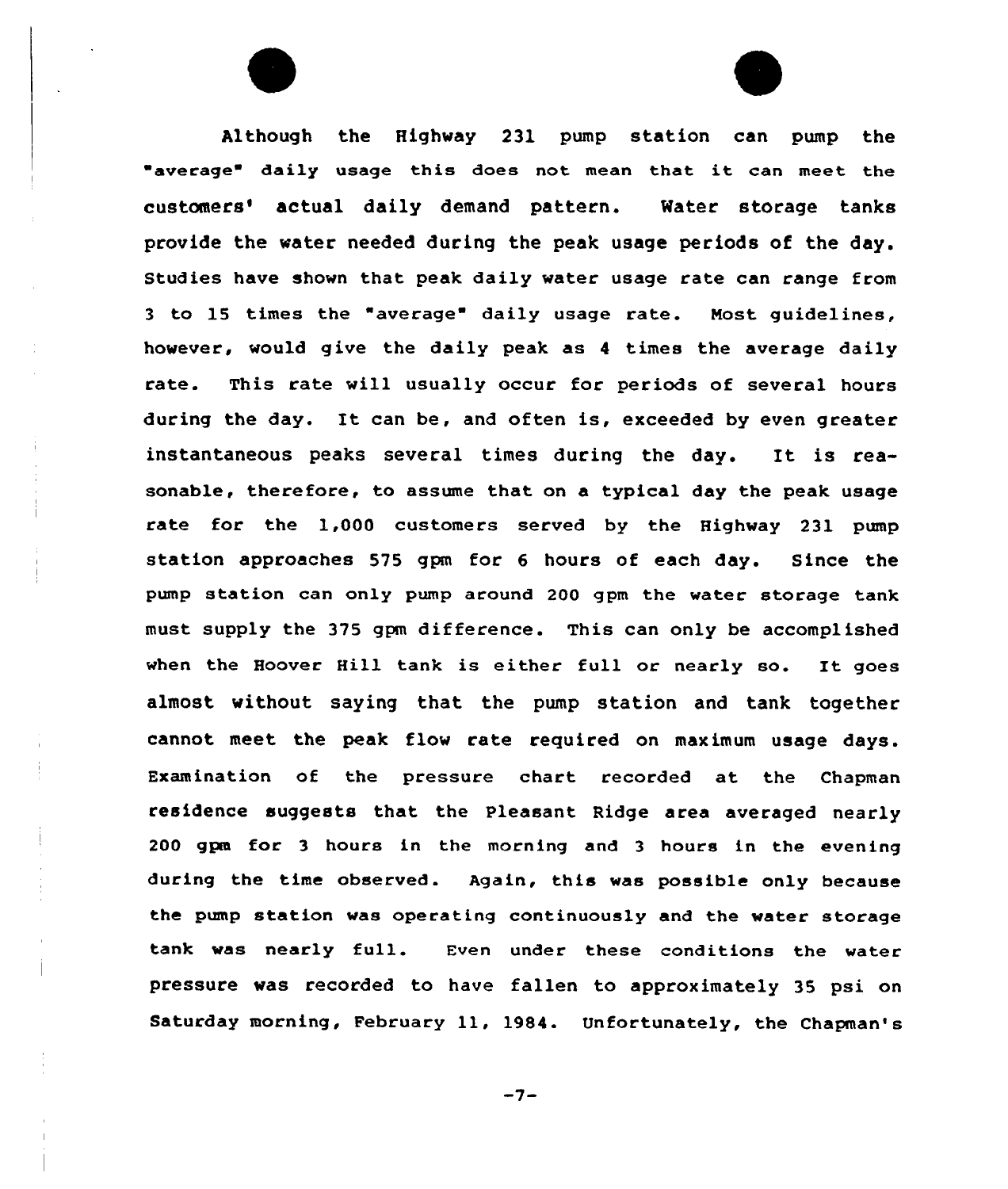recorder was not functioning when the Highvay 231 pump station was turned off on Monday afternoon, February 13, 1984. It can be surmised, however, that the pressure available at the Chapman residence fell to <sup>30</sup> P.S.I. or belov during the time the pumps vere off.

The pressure recording gauge installed on the Southeast Daviess County Mater District's system was located some <sup>5</sup> miles from the 150,000-gallon tank at Habit (see attached map). The daily high pressure, recorded around 3:00 a.m., of <sup>82</sup> P.S.I. translates to a hydraulic gradient of approximately 639 feet ASL equal to the reported overflow elevation of the tank at Habit. During the day the recorded pressures fell to around 65-70 P.S.I. This vould suggest a daily peak flov of nearly 75 gpm in the Masonville area. Preliminary calculations indicate that Southeast Daviess County could meet a demand of 140-150 gpm in the Nasonville area before the pressure at the intersection of U.S. Highway <sup>231</sup> and State Highway <sup>142</sup> would fall to <sup>35</sup> P.S.I. This means that Southeast Daviess County could possibly supply the Ohio County Water District with as much as 75 gpm of water at the end of the existing 4-inch waterline near the South Fork of Panther Creek. However, in order for the Ohio County Water District to be able to move the water to the Pleasant Ridge area a booster pumping station would be required.

#### CONCLUSIONS

The Ohio County Water District's water distribution system is not hydraulically capable of providing adequate service at all times to its customers in the Pleasant Ridge vicinity. In order

 $-8-$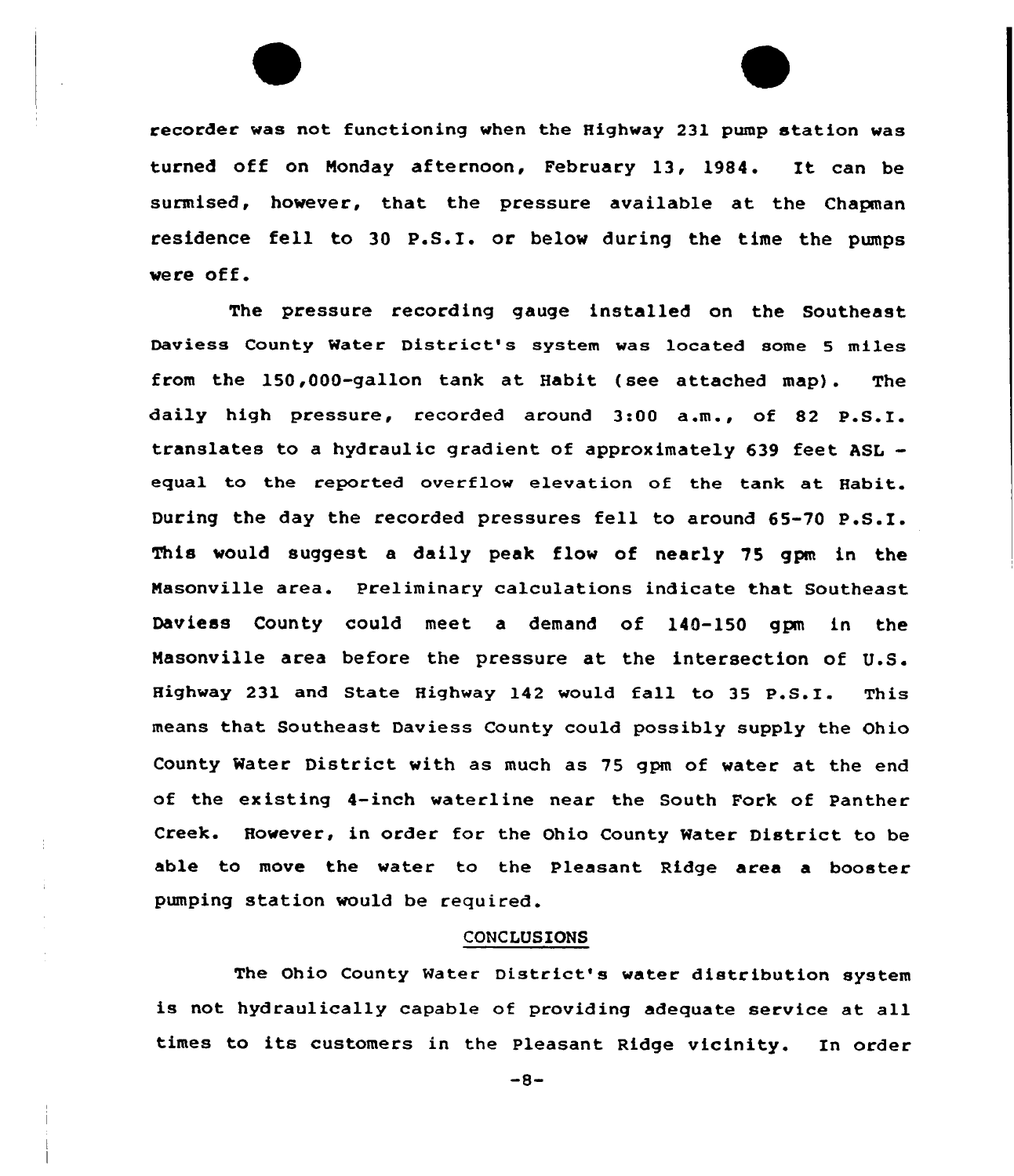to properly serve its customers north of Hartford, the Ohio County Water District must improve its ability to pump water at the Highway 231 pump station. For this to be hydraulically possible, the water system to the pump station must be reinforced by the addition of pipelines, pumps, or a combination of both. Likewise, the distribution system from the pump station to Pleasant Ridge requires additional pipelines, pumps, and water storage facilities. While the proposed connection to the Southeast Daviess County Water District does not appear to be the answer to all the problems plaguing the Pleasant Ridge area, it does offer the hope of immediate relief from some of them. In fact, it is almost the only hope for immediate improvement of the District's capability to get water to Pleasant Ridge. <sup>A</sup> long term permanent solution must be developed by Ohio County to ensure adequate service to all of its customers.

The commissioners of the Ohio County Mater District have demonstrated a reluctance to accept their responsibility to provide all of the District's customers with the level of service required by Public Service Commission regulations. The District commissioners have not aggressively pursued all options available to them and have not shown a desire to take immediate action to improve the situation.

# RECQNNENDATIONS

The Ohio County Water District should be instructed to appear at a hearing before the Public Service Commission to answer the complaint from Nr. Louis Baxter, et al. The District should

 $-9-$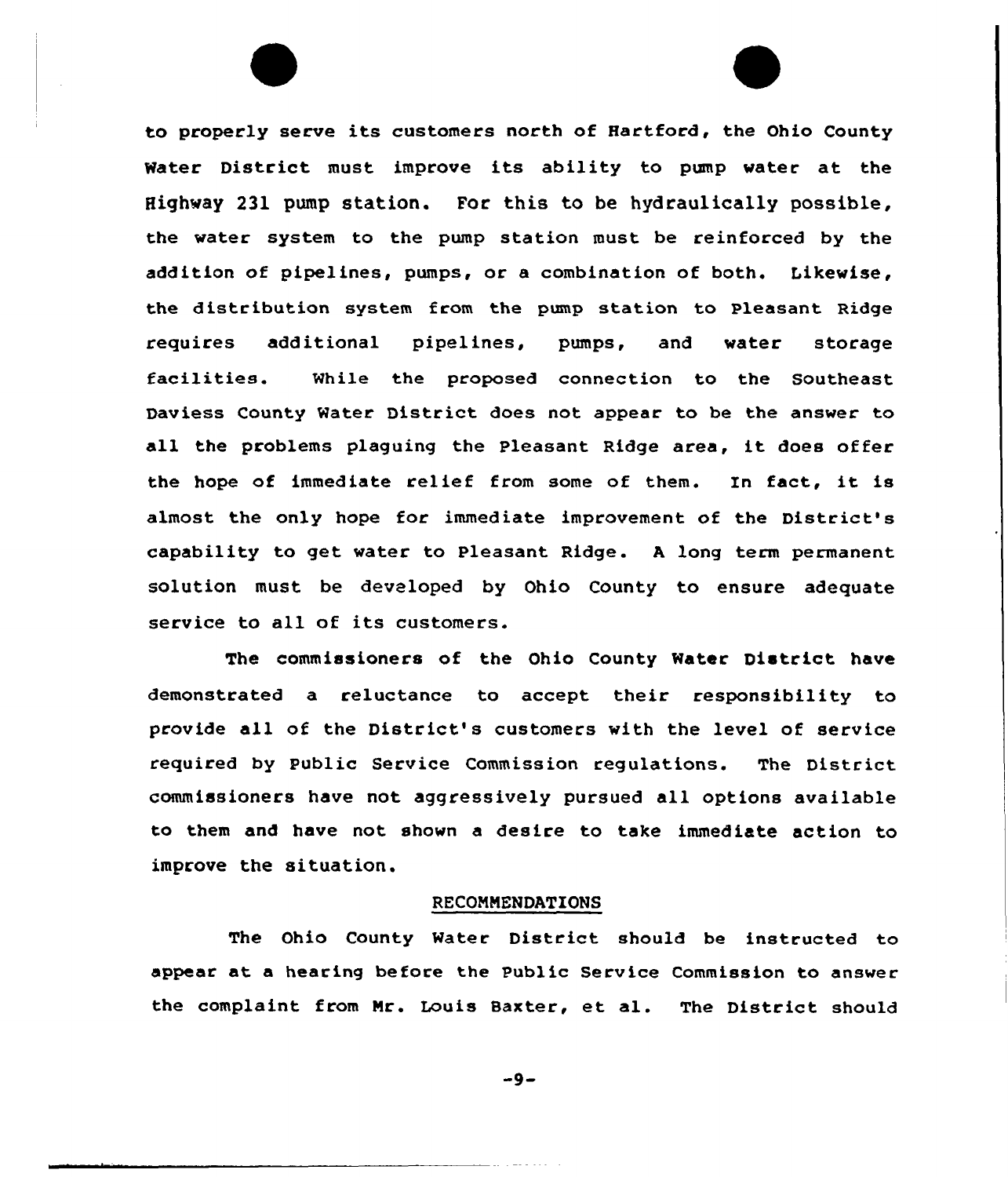be required to report what efforts have been and are being taken to immediately improve water service to the Pleasant Ridge area. zn addition Ohio County should be asked to present a program and a time table for the completion of a permanent solution to the Pleasant Ridge situation.

EBS/fsb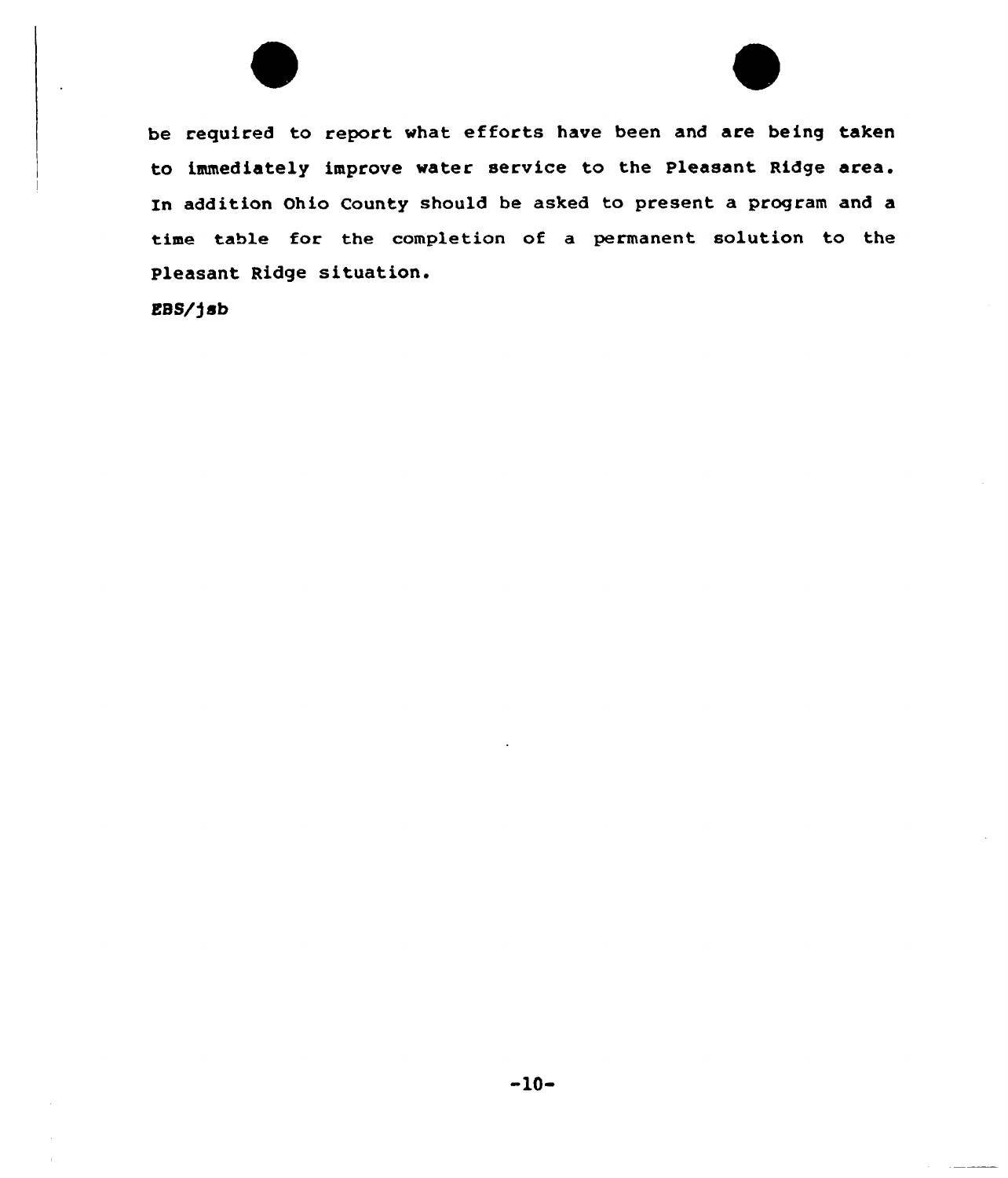

OHIO COUNTY WATER DISTRICT Mrs. Audrey Chapman's residence on Bellsrun-Whitesville road in the Pleasant Ridge community. Ohio County. February 7, 1984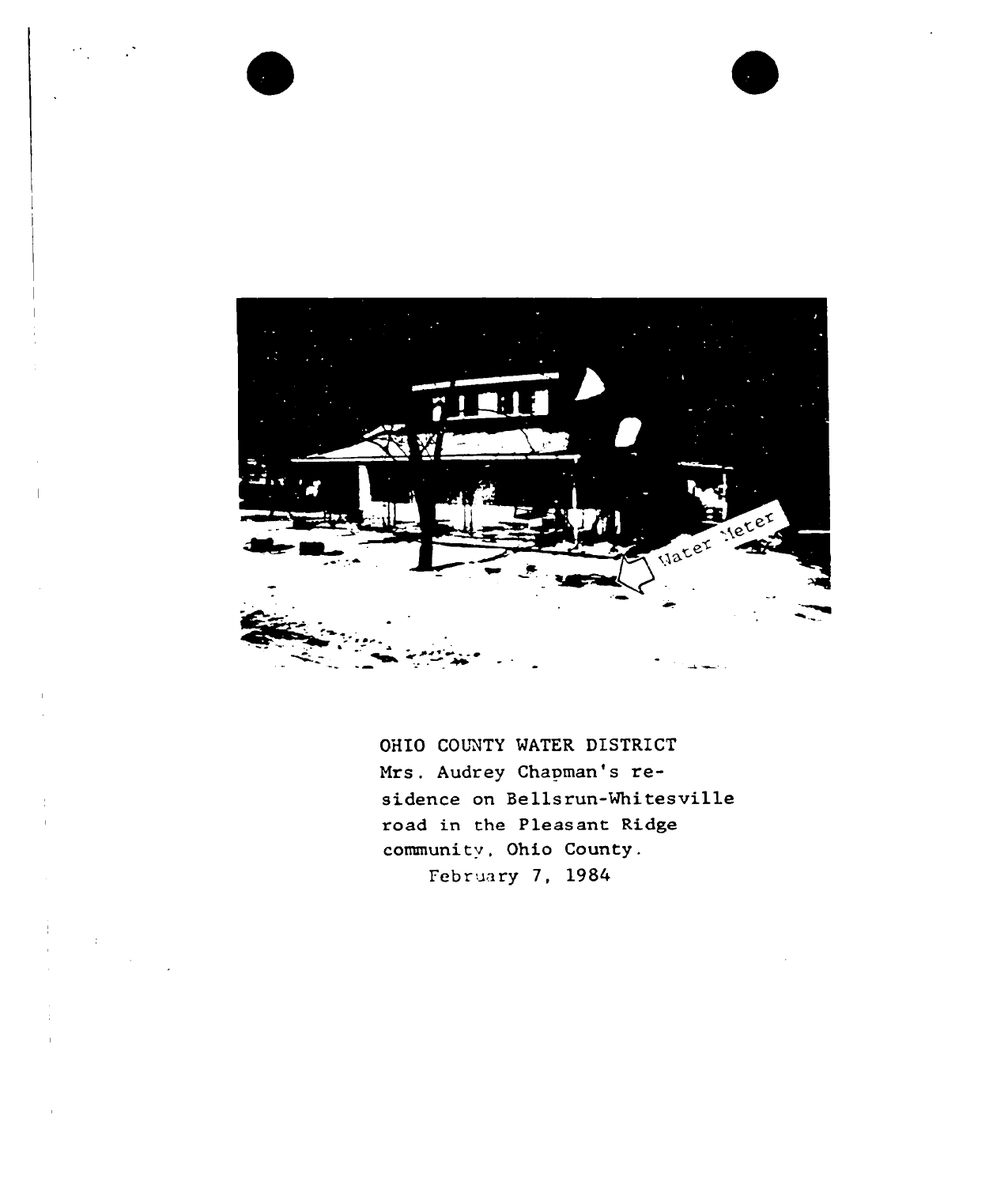

OHIO COUNTY WATER DISTRICT Inside pump station "B" on U.S. Highway 231 north of Hartford.

February 7, 1984

 $\mathcal{L}$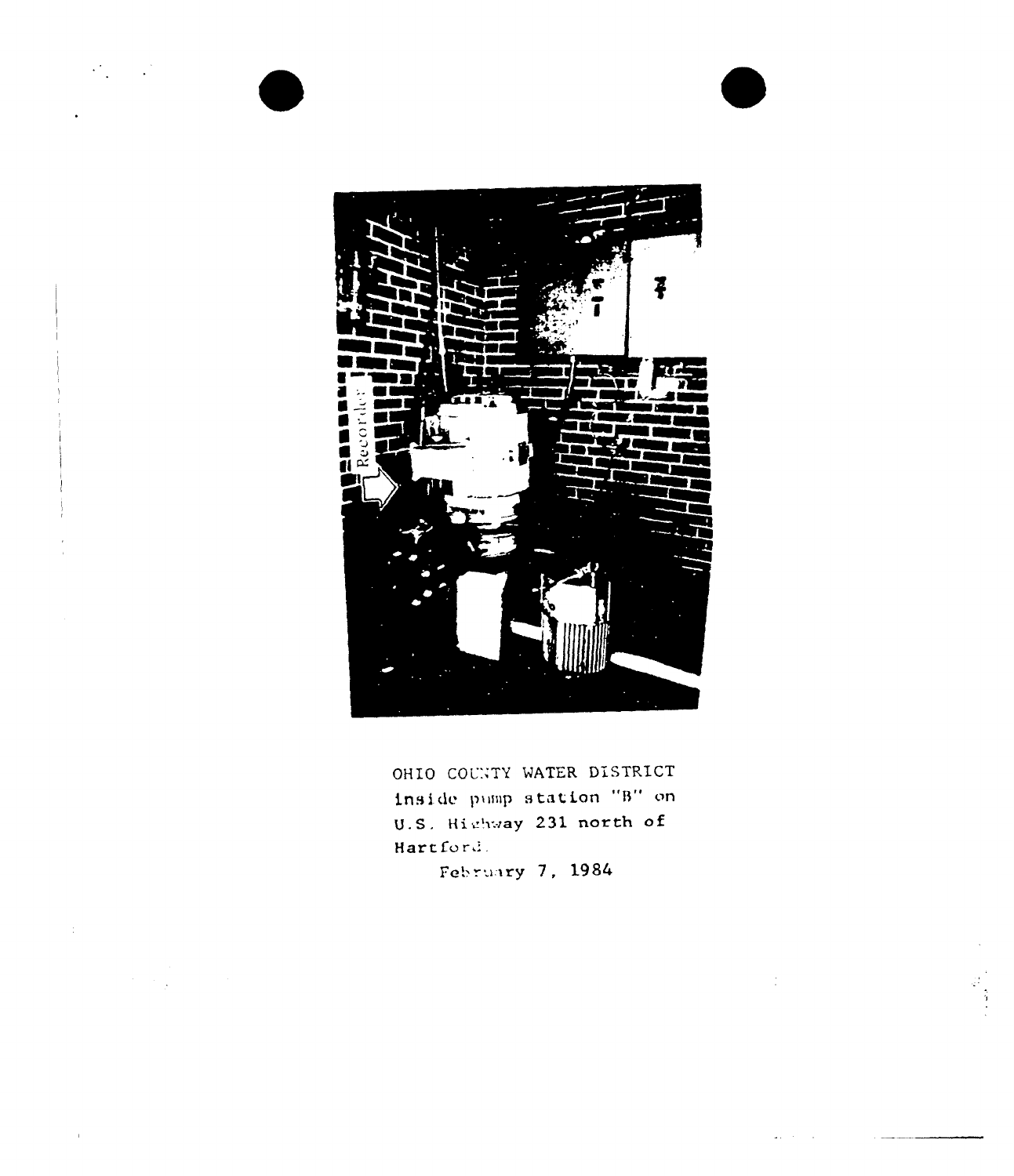

OHIO COUNTY WATER DISTRICT Location: Mrs. Audrey Chapman residence in Pleasant Ridge community. Recorder placed on meter line. Elevation: 522 feet ASL (Approx.) Date: Pebruary 7, <sup>1984</sup> - February ll, <sup>1984</sup>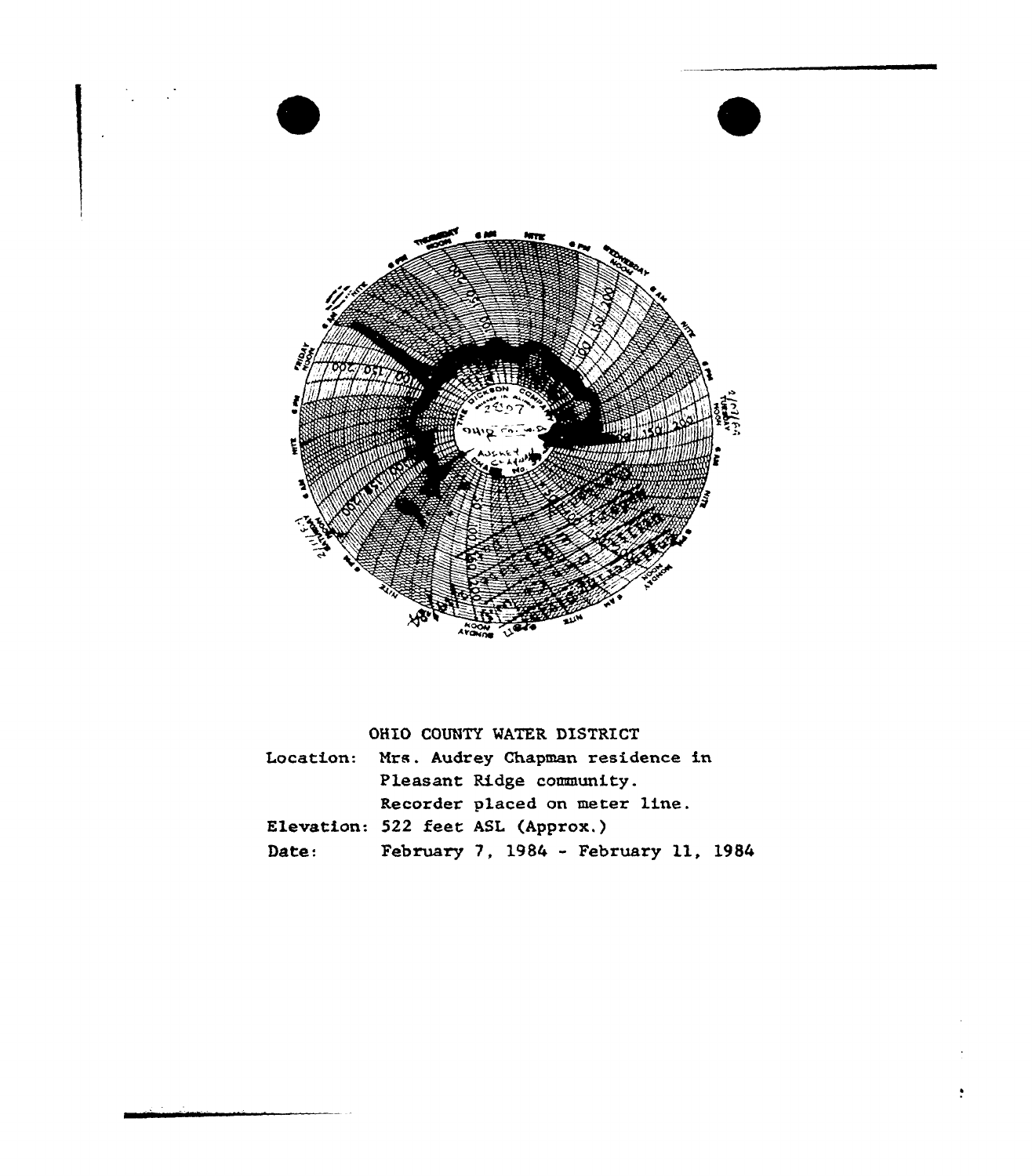

ł

|  |  |  | OHIO COUNTY WATER DISTRICT |
|--|--|--|----------------------------|
|--|--|--|----------------------------|

| Location:  | Pump station "B" located north of    |
|------------|--------------------------------------|
|            | Hartford on U.S. Highway 231.        |
| Elevation: | 432 feet ASL (Approx.)               |
| Date:      | February 7, 1984 - February 14, 1984 |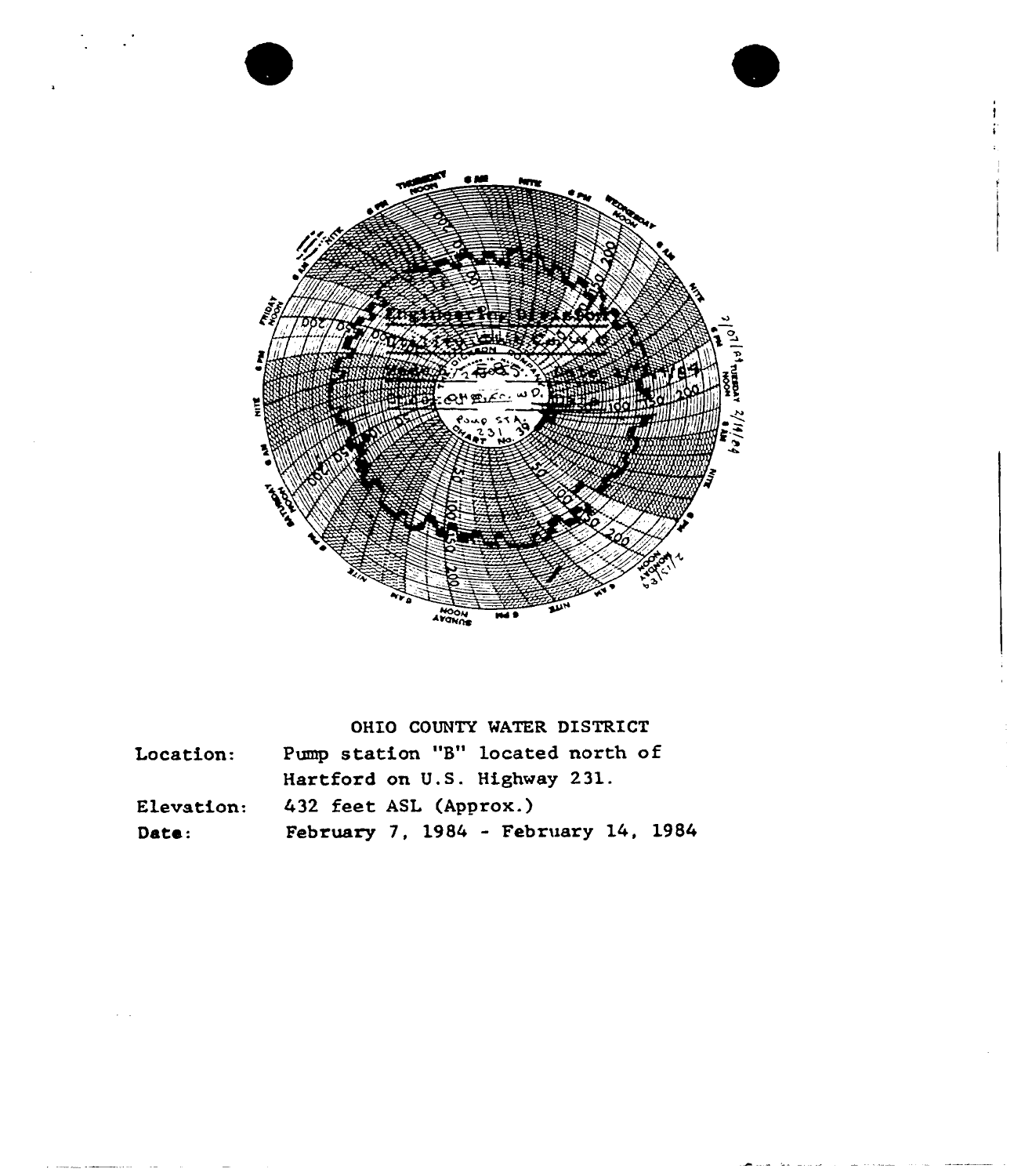

Location: Elevation: SOUTHEAST DAVIESS COUNTY WATER DISTRICT Masonville community at the intersection of U.S. Highway 231 and State Highway 142. Recorder placed on meter line at abandoned orchard stand. 450 feet ASL (Approx.)

Date: February 8, 1984 - February 14, 1984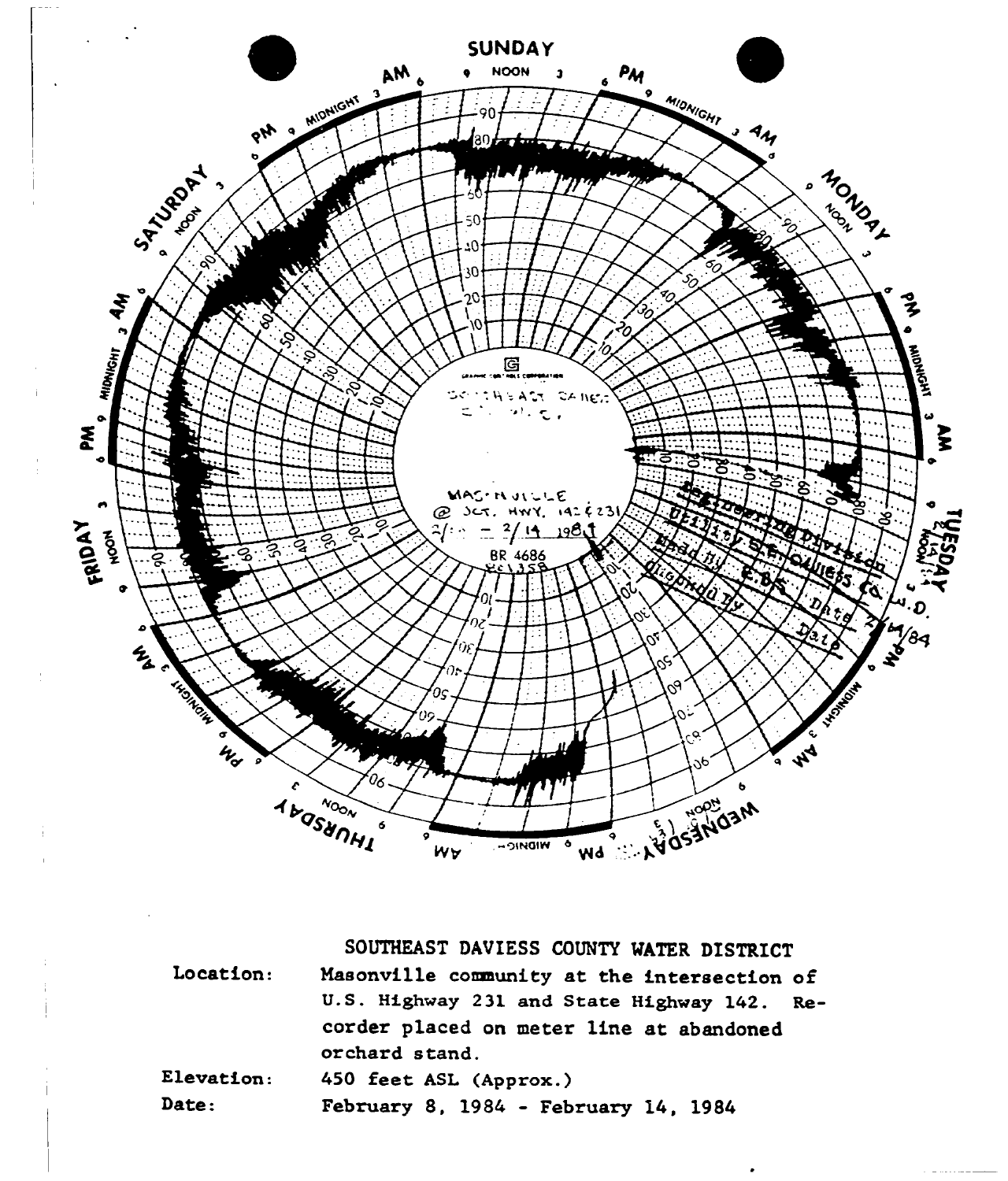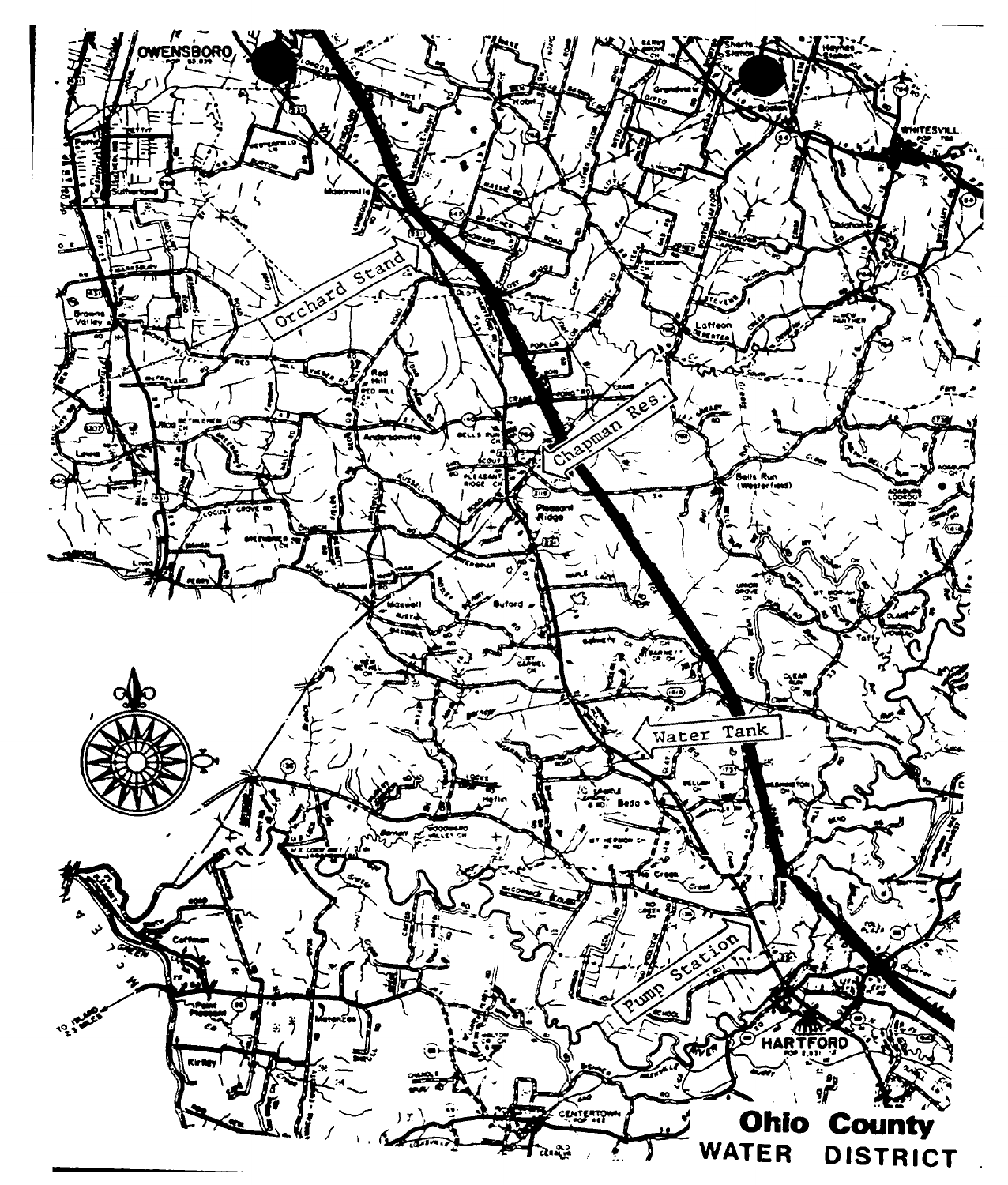